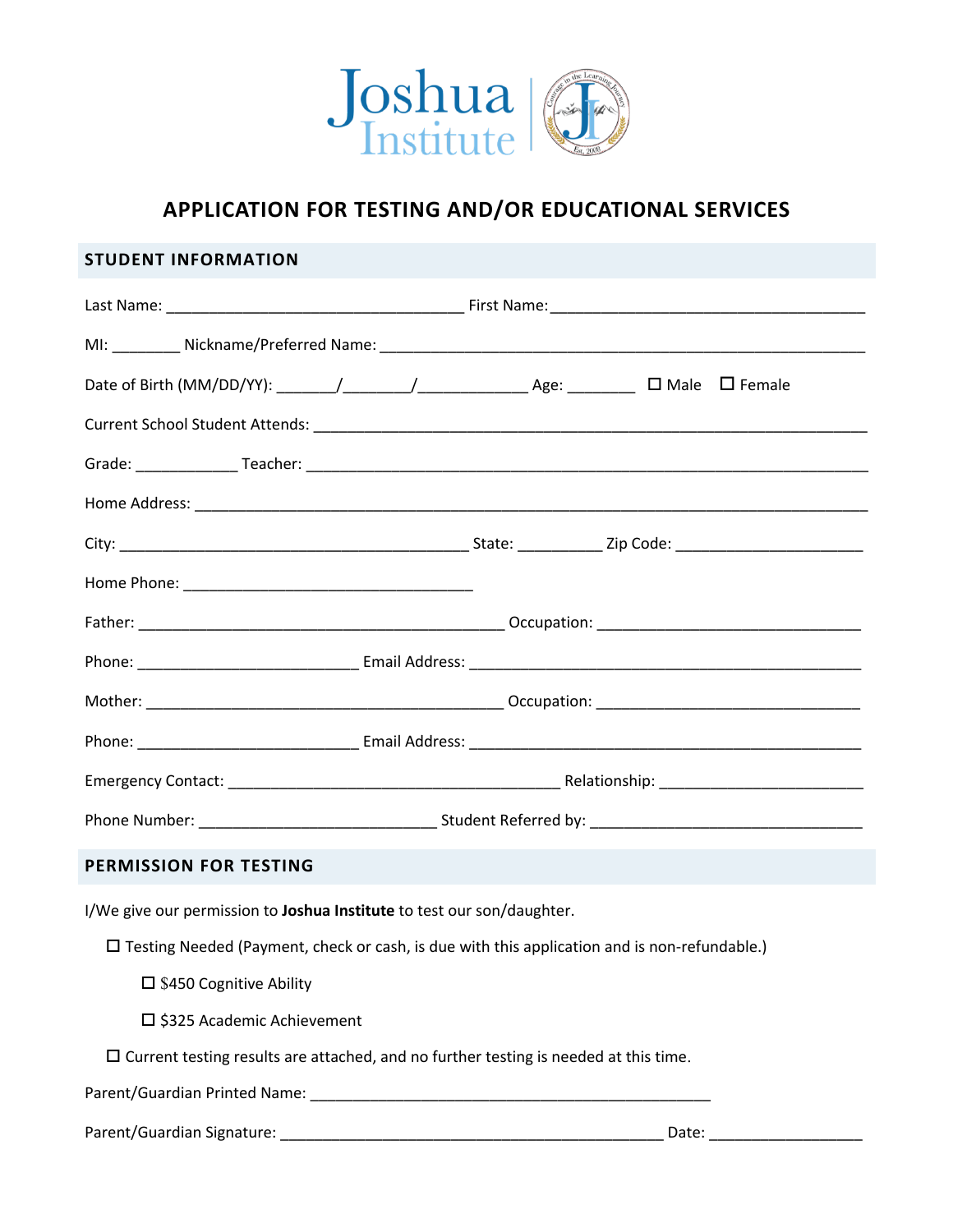Student's Name: \_\_\_\_\_\_\_\_\_\_\_\_\_

|  | <b>FAMILY HISTORY</b> |  |
|--|-----------------------|--|
|  |                       |  |

| Child is living with (check all that apply):                                     |                           |        |                                                                                                                                                                                                                                      |  |
|----------------------------------------------------------------------------------|---------------------------|--------|--------------------------------------------------------------------------------------------------------------------------------------------------------------------------------------------------------------------------------------|--|
| $\square$ Birth Father                                                           | $\square$ Stepfather      |        | $\square$ Legal Guardian                                                                                                                                                                                                             |  |
| $\square$ Birth Mother                                                           | $\square$ Stepmother      |        |                                                                                                                                                                                                                                      |  |
| Child is: $\Box$ Adopted                                                         | $\Box$ Fostered           |        |                                                                                                                                                                                                                                      |  |
| Since the child's birth,<br>there has been:                                      | <b>Reaction of child:</b> |        |                                                                                                                                                                                                                                      |  |
| $\square$ Death in the family                                                    |                           |        | <u> 1989 - Johann John Stoff, deutscher Stoffen und der Stoffen und der Stoffen und der Stoffen und der Stoffen</u>                                                                                                                  |  |
| $\square$ Separation                                                             |                           |        |                                                                                                                                                                                                                                      |  |
| $\square$ Divorce                                                                |                           |        |                                                                                                                                                                                                                                      |  |
| $\square$ Remarriage of Father                                                   |                           |        |                                                                                                                                                                                                                                      |  |
| $\square$ Remarriage of Mother                                                   |                           |        |                                                                                                                                                                                                                                      |  |
| $\Box$ Other major trauma                                                        |                           |        |                                                                                                                                                                                                                                      |  |
| Other children in the family:                                                    |                           |        |                                                                                                                                                                                                                                      |  |
| Name:                                                                            | Age:                      | Grade: | Current School:                                                                                                                                                                                                                      |  |
|                                                                                  |                           |        | <u> 1989 - Johann Johann Harry Harry Harry Harry Harry Harry Harry Harry Harry Harry Harry Harry Harry Harry Harry Harry Harry Harry Harry Harry Harry Harry Harry Harry Harry Harry Harry Harry Harry Harry Harry Harry Harry H</u> |  |
|                                                                                  |                           |        |                                                                                                                                                                                                                                      |  |
|                                                                                  |                           |        |                                                                                                                                                                                                                                      |  |
|                                                                                  | _______________           |        |                                                                                                                                                                                                                                      |  |
|                                                                                  |                           |        |                                                                                                                                                                                                                                      |  |
| Is there a history of learning difficulties in your family? $\Box$ Yes $\Box$ No |                           |        |                                                                                                                                                                                                                                      |  |
|                                                                                  |                           |        |                                                                                                                                                                                                                                      |  |
|                                                                                  |                           |        |                                                                                                                                                                                                                                      |  |
|                                                                                  |                           |        | Briefly describe your child's relationship with you, your spouse, and other members of the family:                                                                                                                                   |  |
|                                                                                  |                           |        |                                                                                                                                                                                                                                      |  |
|                                                                                  |                           |        | <u> 1989 - Johann Stoff, deutscher Stoff, der Stoff, der Stoff, der Stoff, der Stoff, der Stoff, der Stoff, der S</u>                                                                                                                |  |
|                                                                                  |                           |        |                                                                                                                                                                                                                                      |  |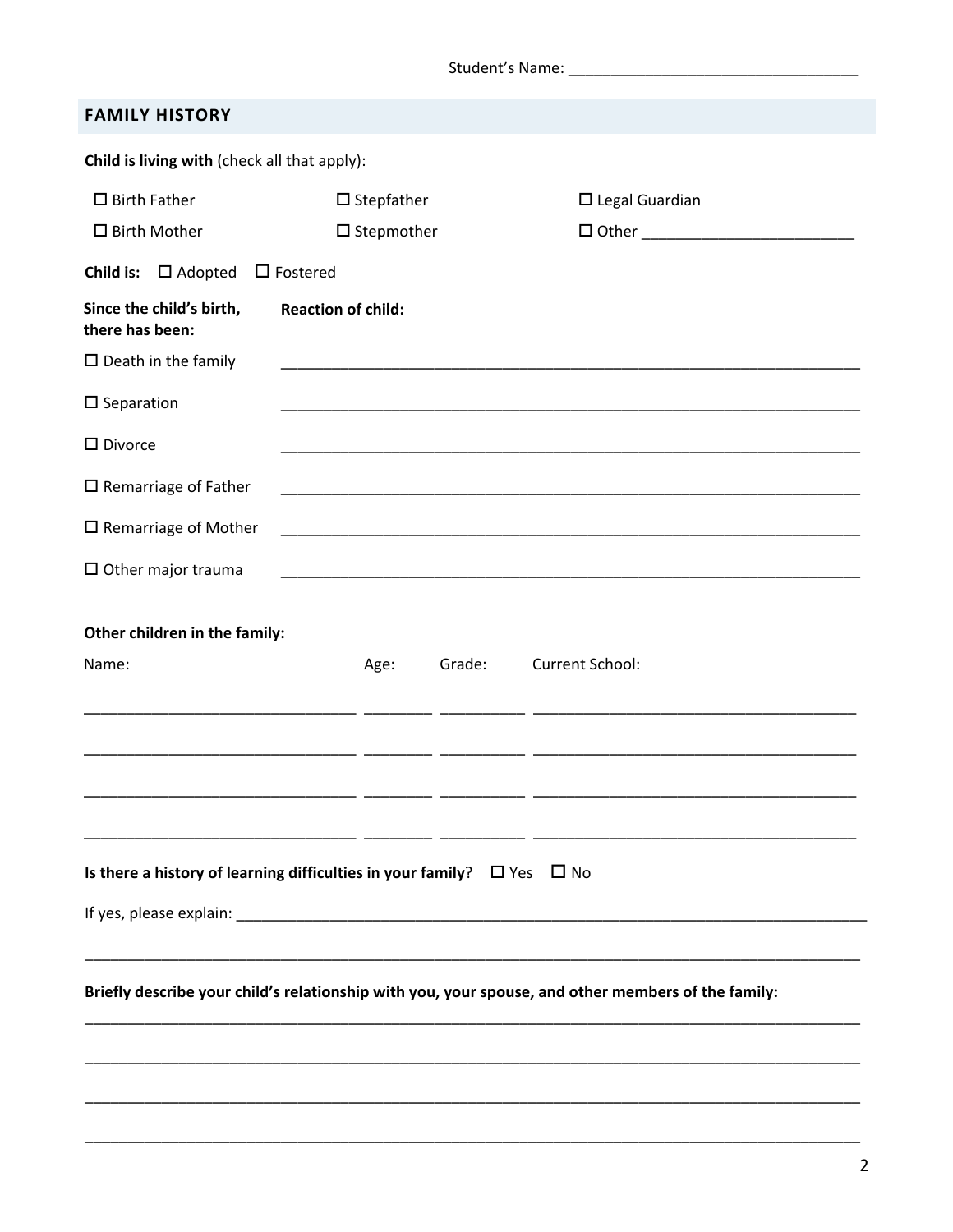## **MEDICAL / DEVELOPMENTAL HISTORY**

**Child was:** □ Full term □ Premature

| State any complications that occurred during pregnancy (e.g., toxemia, diabetes, etc.): |  |
|-----------------------------------------------------------------------------------------|--|
|-----------------------------------------------------------------------------------------|--|

**State any complications which your child had immediately after birth** (e.g., difficulty breathing, blue color,

\_\_\_\_\_\_\_\_\_\_\_\_\_\_\_\_\_\_\_\_\_\_\_\_\_\_\_\_\_\_\_\_\_\_\_\_\_\_\_\_\_\_\_\_\_\_\_\_\_\_\_\_\_\_\_\_\_\_\_\_\_\_\_\_\_\_\_\_\_\_\_\_\_\_\_\_\_\_\_\_\_\_\_\_\_\_\_\_\_\_\_

\_\_\_\_\_\_\_\_\_\_\_\_\_\_\_\_\_\_\_\_\_\_\_\_\_\_\_\_\_\_\_\_\_\_\_\_\_\_\_\_\_\_\_\_\_\_\_\_\_\_\_\_\_\_\_\_\_\_\_\_\_\_\_\_\_\_\_\_\_\_\_\_\_\_\_\_\_\_\_\_\_\_\_\_\_\_\_\_\_\_\_

\_\_\_\_\_\_\_\_\_\_\_\_\_\_\_\_\_\_\_\_\_\_\_\_\_\_\_\_\_\_\_\_\_\_\_\_\_\_\_\_\_\_\_\_\_\_\_\_\_\_\_\_\_\_\_\_\_\_\_\_\_\_\_\_\_\_\_\_\_\_\_\_\_\_\_\_\_\_\_\_\_\_\_\_\_\_\_\_\_\_\_

|                                                              |                   |                                               |                 |                                           | State any complications which your child had immediately after birth (e.g., difficulty breathing, blue color,                                                                                                                 |
|--------------------------------------------------------------|-------------------|-----------------------------------------------|-----------------|-------------------------------------------|-------------------------------------------------------------------------------------------------------------------------------------------------------------------------------------------------------------------------------|
|                                                              |                   |                                               |                 |                                           |                                                                                                                                                                                                                               |
| <b>Check where applicable:</b>                               |                   |                                               |                 |                                           |                                                                                                                                                                                                                               |
| $\square$ Recent physical exam                               |                   |                                               |                 |                                           |                                                                                                                                                                                                                               |
| Date: ______________________                                 |                   |                                               |                 |                                           | <u> 1989 - Johann John Stoff, deutscher Stoffen und der Stoffen und der Stoffen und der Stoffen und der Stoffen u</u>                                                                                                         |
| $\Box$ Recent eye exam                                       |                   |                                               |                 |                                           |                                                                                                                                                                                                                               |
| Date: _____________________                                  |                   |                                               |                 |                                           |                                                                                                                                                                                                                               |
| $\square$ Recent hearing exam                                |                   |                                               |                 |                                           |                                                                                                                                                                                                                               |
| Date: ________________________                               |                   |                                               |                 |                                           |                                                                                                                                                                                                                               |
| $\square$ Recent speech evaluation                           |                   |                                               |                 |                                           | Results: Note of the contract of the contract of the contract of the contract of the contract of the contract of the contract of the contract of the contract of the contract of the contract of the contract of the contract |
|                                                              |                   |                                               |                 |                                           |                                                                                                                                                                                                                               |
| Check any problems in infancy or childhood with:             |                   |                                               |                 |                                           |                                                                                                                                                                                                                               |
| $\Box$ Colic<br>$\Box$ Talking                               |                   |                                               | $\Box$ Crawling |                                           | $\square$ Walking/running                                                                                                                                                                                                     |
| $\square$ Sleeping                                           | $\Box$ Bedwetting | $\Box$ Eating                                 |                 |                                           | $\square$ General slow development                                                                                                                                                                                            |
| Child (check where applicable):                              |                   |                                               |                 |                                           |                                                                                                                                                                                                                               |
| $\square$ Needs glasses                                      |                   | $\square$ Wears glasses                       |                 | $\square$ Has/had frequent ear infections |                                                                                                                                                                                                                               |
| $\Box$ Has allergies/asthma                                  |                   | $\Box$ Has/had high fevers                    |                 | $\Box$ Has/had hearing difficulties       |                                                                                                                                                                                                                               |
| $\square$ Has/had seizures, convulsions<br>or staring spells |                   | $\square$ Experienced injury/accident to head |                 |                                           |                                                                                                                                                                                                                               |
|                                                              |                   |                                               |                 |                                           |                                                                                                                                                                                                                               |
|                                                              |                   |                                               |                 |                                           |                                                                                                                                                                                                                               |

\_\_\_\_\_\_\_\_\_\_\_\_\_\_\_\_\_\_\_\_\_\_\_\_\_\_\_\_\_\_\_\_\_\_\_\_\_\_\_\_\_\_\_\_\_\_\_\_\_\_\_\_\_\_\_\_\_\_\_\_\_\_\_\_\_\_\_\_\_\_\_\_\_\_\_\_\_\_\_\_\_\_\_\_\_\_\_\_\_\_\_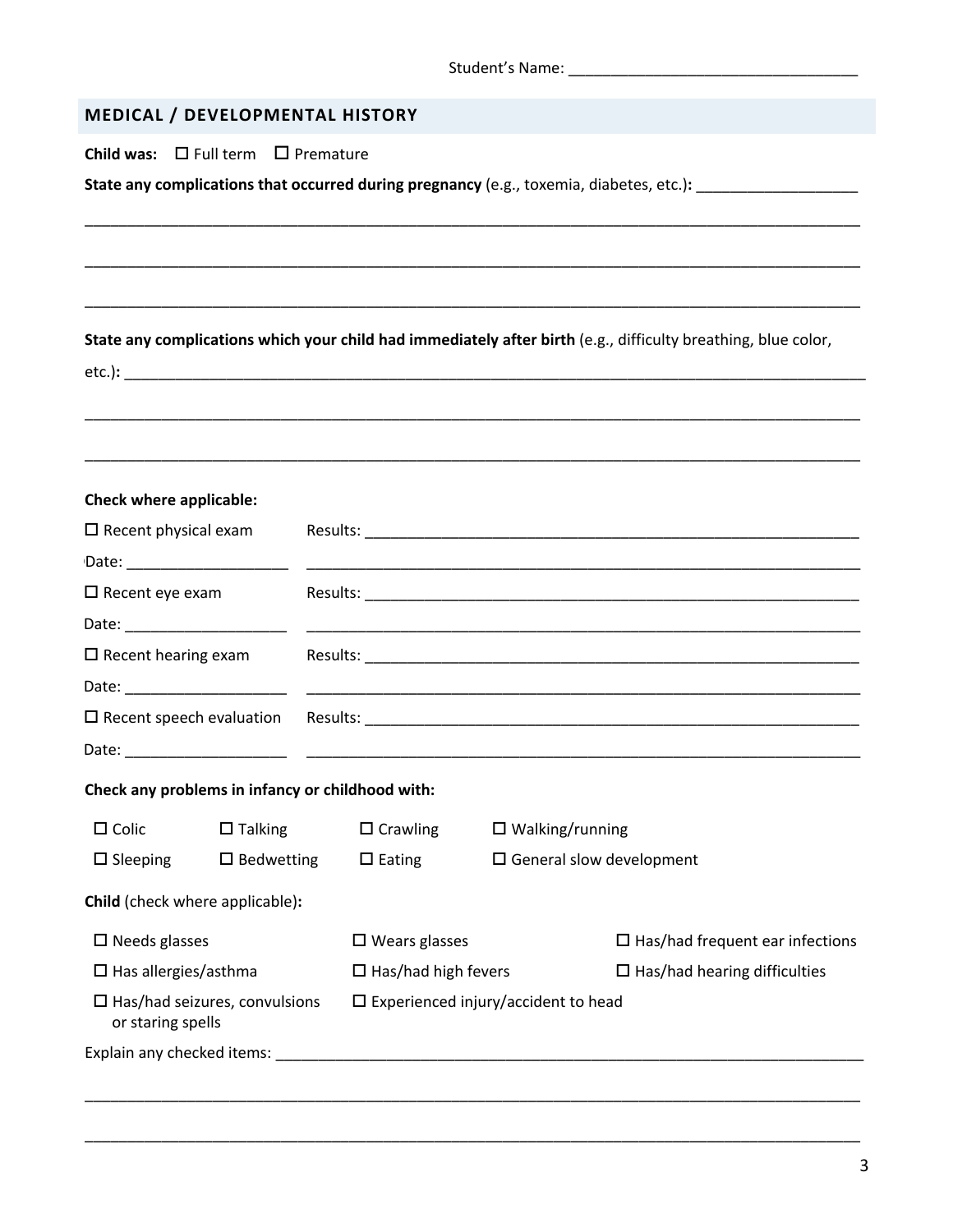| <b>EDUCATIONAL HISTORY</b>                                                                                                                                                                                                          |  |  |  |  |  |  |
|-------------------------------------------------------------------------------------------------------------------------------------------------------------------------------------------------------------------------------------|--|--|--|--|--|--|
| List all schools previously attended (preschool to present):                                                                                                                                                                        |  |  |  |  |  |  |
| School:<br>Grades:<br>Reason for leaving:                                                                                                                                                                                           |  |  |  |  |  |  |
|                                                                                                                                                                                                                                     |  |  |  |  |  |  |
|                                                                                                                                                                                                                                     |  |  |  |  |  |  |
|                                                                                                                                                                                                                                     |  |  |  |  |  |  |
|                                                                                                                                                                                                                                     |  |  |  |  |  |  |
| <b>Child writes with:</b> $\Box$ Right hand $\Box$ Left hand $\Box$ Uses both hands $\Box$ Mirror writer                                                                                                                            |  |  |  |  |  |  |
| Child (check where applicable):                                                                                                                                                                                                     |  |  |  |  |  |  |
| □<br>Repeated grade(s). List grade(s) repeated: National Section of the set of the set of the set of the set of the set of the set of the set of the set of the set of the set of the set of the set of the set of the set of the s |  |  |  |  |  |  |
| □                                                                                                                                                                                                                                   |  |  |  |  |  |  |
| $\Box$                                                                                                                                                                                                                              |  |  |  |  |  |  |
| $\Box$<br>Receives/received physical/occupational therapy                                                                                                                                                                           |  |  |  |  |  |  |
| □<br>Receives/received speech or language therapy                                                                                                                                                                                   |  |  |  |  |  |  |
|                                                                                                                                                                                                                                     |  |  |  |  |  |  |
| Child has been tested before: $\Box$ Yes $\Box$ No                                                                                                                                                                                  |  |  |  |  |  |  |
|                                                                                                                                                                                                                                     |  |  |  |  |  |  |
|                                                                                                                                                                                                                                     |  |  |  |  |  |  |
| ,我们也不能在这里的时候,我们也不能在这里的时候,我们也不能会在这里的时候,我们也不能会在这里的时候,我们也不能会在这里的时候,我们也不能会在这里的时候,我们也                                                                                                                                                    |  |  |  |  |  |  |
| Please provide copies of the above documents.                                                                                                                                                                                       |  |  |  |  |  |  |
|                                                                                                                                                                                                                                     |  |  |  |  |  |  |
|                                                                                                                                                                                                                                     |  |  |  |  |  |  |
|                                                                                                                                                                                                                                     |  |  |  |  |  |  |
| ,我们也不能在这里的时候,我们也不能在这里的时候,我们也不能不能不能会不能会不能会不能会不能会不能会。""我们的人们,我们也不能会不能会不能会不能会不能会不能会                                                                                                                                                    |  |  |  |  |  |  |
|                                                                                                                                                                                                                                     |  |  |  |  |  |  |
|                                                                                                                                                                                                                                     |  |  |  |  |  |  |

\_\_\_\_\_\_\_\_\_\_\_\_\_\_\_\_\_\_\_\_\_\_\_\_\_\_\_\_\_\_\_\_\_\_\_\_\_\_\_\_\_\_\_\_\_\_\_\_\_\_\_\_\_\_\_\_\_\_\_\_\_\_\_\_\_\_\_\_\_\_\_\_\_\_\_\_\_\_\_\_\_\_\_\_\_\_\_\_\_\_\_